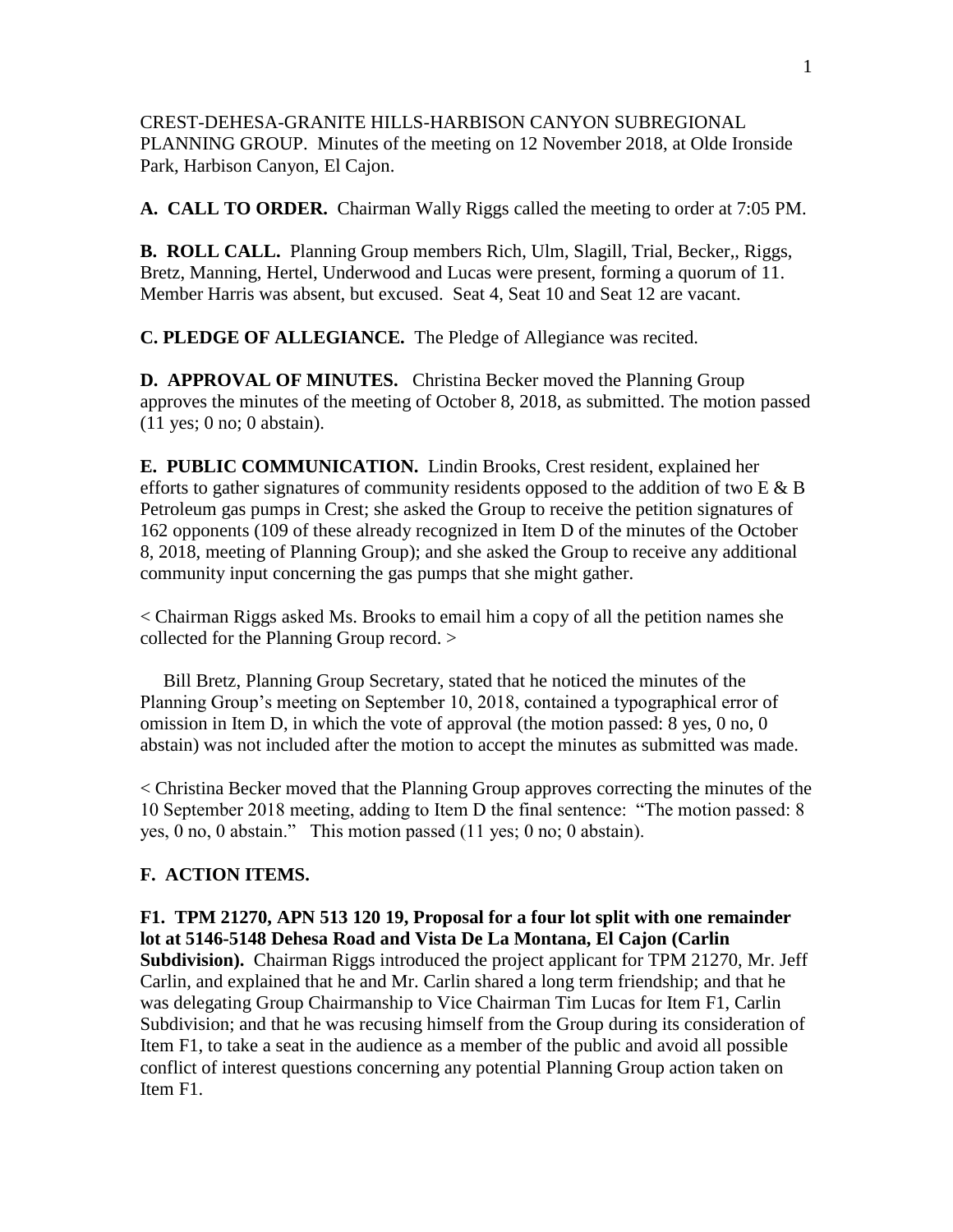Tim Lucas invited Mr. Carlin and his project engineer, Mr. John Savage, to describe and discuss the proposed Carlin Subdivision project, and to address any questions about its suitability for approval. They referred to a displayed Tentative Parcel Map and a large aerial Google photo, while Planning Group members also referred to reduced photocopies of the proposed TPM, as the details of the proposed Carlin Subdivision were pointed out and discussed in relation to the historic and current Carlin family use of the parcel.

 The proposed project is to subdivide the 5.97-acre parcel with the existing 2 separate residences, creating a four lot split with one remainder lot; each of the new 5 lots would exceed the 1-acre minimum zoning requirement; each existing residence with its septic system leach field can be accommodated on its new separate lot; the three other new lots can each accommodate an adequate building pad for a single family residence, with necessary access, and adequate setbacks, to comply with all relevant zoning requirements; all 5 new lots will be provided water service by Padre Dam Municipal Water District; the 2 existing wells will be protected with proper setbacks and utilized for providing irrigation water for landscaping and agriculture; 1 lot would have access directly from Dehesa Road, and the other 4 lots would have access from Vista De La Montana. Surveying, grading plans and environmental studies have been completed: 1) there are no legal access problems regarding the private road Vista De La Montana; 2) the small amount of grading associated with all new construction of roads and structures can be accommodated with balanced cut and fill on site; and 3) there are no biological or other environmental constraints on the property.

 Mr. Carlin noted that the project would contribute 3 additional homes to the Dehesa area, is surrounded by single rural residences on similar sized lots, and does not conflict with the current character of the Dehesa community, now dominated by the casino and associated developments situated on nearby tribal lands of the Sycuan Band of the Kumeyaay Nation. Planning Group member Allen Trial expressed his concern that the Planning Group should not make a recommendation until the County's scoping and review process was completed.

 Phil Hertel moved that the Planning Group recommends approval of the Carlin Subdivision Project, TPM 21270. APN 513 120 19, as proposed. The motion passed (9 yes; 1 no: Trial; 0 abstain; 1 recusal: Riggs).

## **G. GROUP BUSINESS.**

**G1. Announcements and correspondence.** Mary Manning announced that the church that meets at the Olde Ironsides Park building has signed a maintenance agreement with County Department of Parks and Recreation; it will be charged \$75 per hour for use of the building, with a minimum charge of \$150 for a 1 hour meeting plus1 hour of set up and breakdown of meeting room chairs, etc. She said that 501.3c non-profit organizations will be charged \$55 per hour for use of the building; and that in the future the Planning Group may not need to request payment from Department of Planning and Development to Department of Parks and Recreation for its meetings at the park.

**G1a. Request for PLDO Priority List (Manning).** Planning Group member Mary Manning reviewed the four projects for Nancy Jane Park in Crest which are included on the current PLDO List, reporting that County DPR has determined that: Project #1,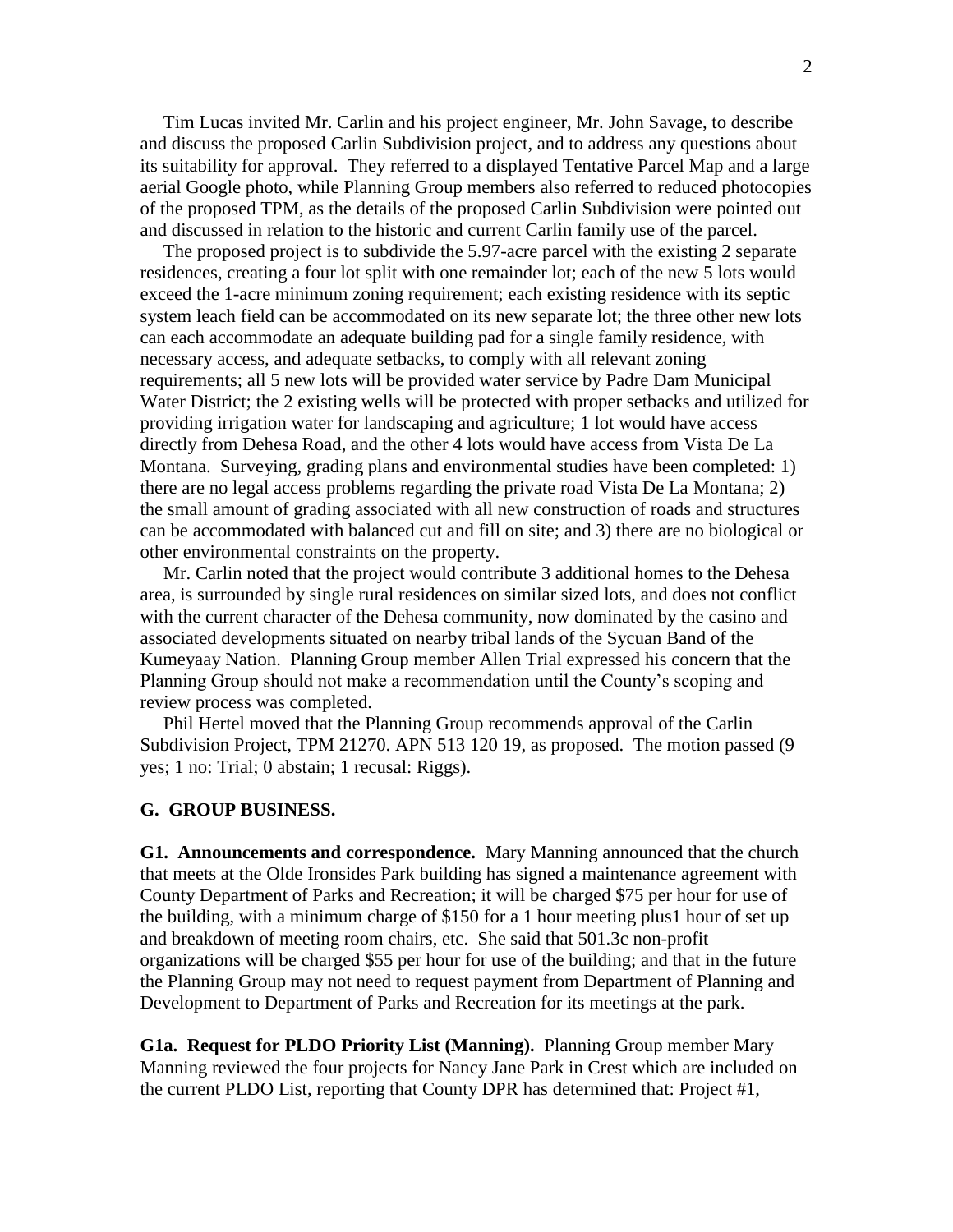Parking on Road Easement, is not eligible for PLDO funding; Project #2, Gazebo Expansion, may be eligible and DPR requests ideas, details and input from community; Project #3, Electricity Service to Gazebo, is not eligible for PLDO funding, but it could be part of a Gazebo Expansion project; and Project #4, Stage at La Cresta/North Park corner, is eligible for PLDO funding, and County DPR requests community input about design of this project. She suggested the updated PLDO List could include 2 projects for Nancy Jane Park: Project #1, Gazebo Expansion Project, with addition of electrical service for lights and equipment; and Project #2, Stage at Park Corner, with electrical service for lights and equipment; and she volunteered to go back to the Crest community for its input about design details for these two projects. Planning Group member Michael Rich volunteered to draw up design plans for the two Nancy Jane Park projects to provide to County DPR.

 Chairman Riggs asked the Group to be prepared to complete its consideration and recommendations for the updated PLDO List at the December meeting,

**G1b. Discussion of support for Crest emergency egress route.** This item will be continued to a future meeting, as the person requesting this discussion could not be present.

**G1c. Consideration of applications for Seat #4 in Crest.** Chairman Riggs introduced Mr. David Jones, a resident of Crest, who has submitted his application for consideration by the Planning Group, for its recommendation that the Board of Supervisors appoints him to Seat 4 of the Crest-Dehesa-Granite Hills-Harbison Canyon Subregional Planning Group. Mr. Jones mentioned that he has been a resident of Crest since 1996, that he recently became interested in community planning as a result of the current gas station issue in Crest, and that he was encouraged by neighbors to apply for vacant Seat 4. He has worked for Taylor Guitars since 1992, does custom inlay work, makes jewelry, plays music, and has been active with the San Diego Green Building Conference in efforts to obtain Leed Certification for projects in Balboa Park.

 Pat Ulm moved the Planning Group recommends that the Board of Supervisors appoints David Jones to vacant Seat 4 of the Crest-Dehesa-Granite Hills-Harbison Canyon Subregional Planning Group. The motion passed (11 yes; 0 no; 0 abstain).

**G1d. Appointment of Nominating Committee for group officers for 2019.** Chairman Riggs asked for three volunteers from the Group to form the Ad Hoc Committee for Nominating 2019 Planning Group Officers. Riggs recognized and appointed Christina Becker to be Committee Chairman, with Pat Ulm and Brian Underwood as Committee Members. The ad hoc committee will nominate Planning Group members for election as Chairman, Vice Chairman and Secretary for 2019 meeting of the Group.

**G1e. Update on Crest Auto Repair issue.** Chairman Riggs reported that he met with Mr. Girardo, staff person at Department of Planning and Development Services, to discuss the issues of code compliance by the Crest Auto Repair business; Mr. Girardo explained that Crest Auto Repair is currently in compliance with the grandfathered rights and regulations that apply to its operations; that in the past, illegally parked trailers were